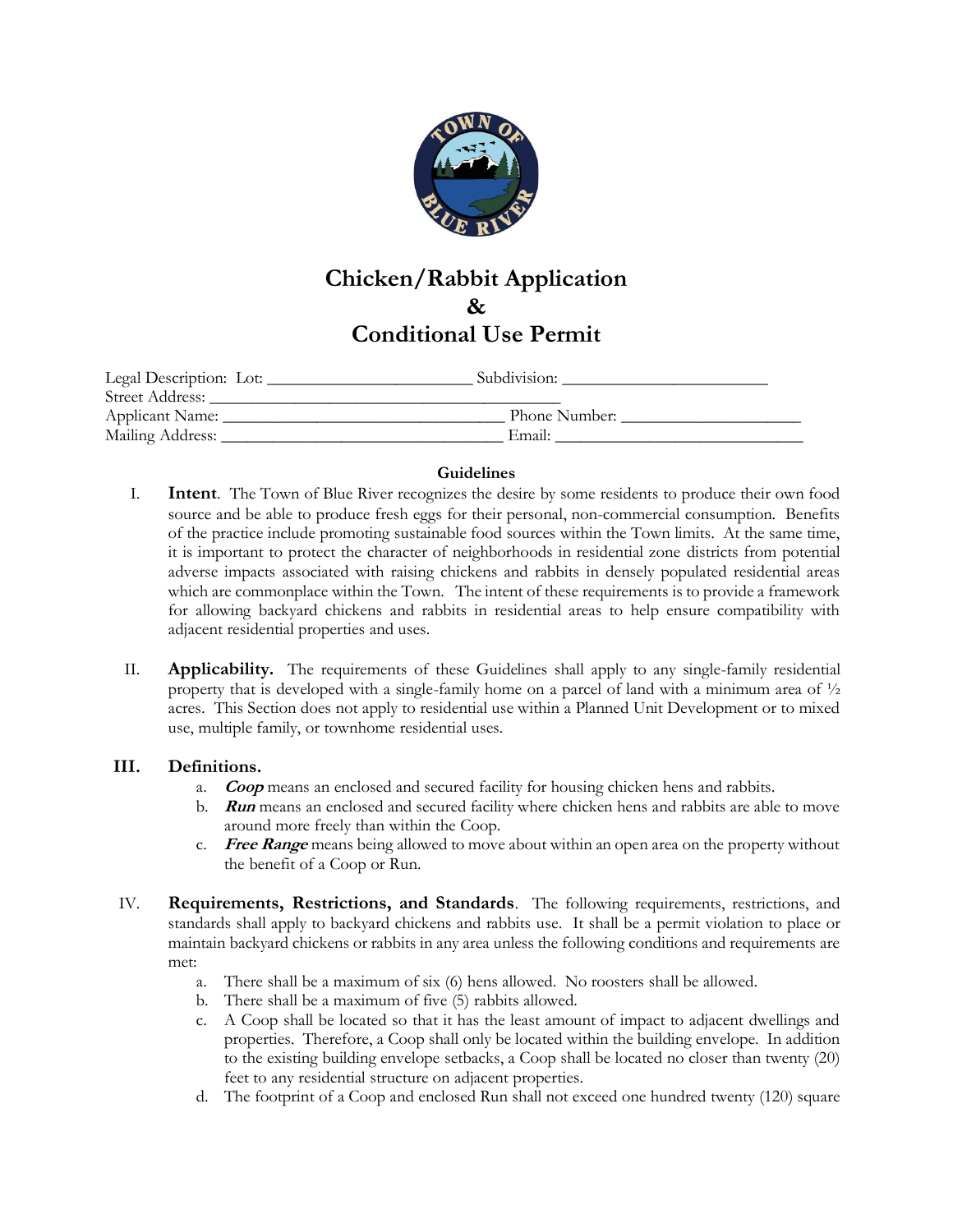feet. The maximum height of the Coop shall be seven (7) feet high with a floor raised a minimum of three (3) feet. Coops and Runs shall be completely enclosed with wire or other material matching the existing fencing ordinance to contain chickens, rabbits and prevent wildlife intrusion.

- e. Chickens and rabbits shall not be permitted to "Free Range."
- f. Chicken and rabbit feed shall be kept within the residence or garage so that it can be secured from rodents and other wildlife.
- g. No slaughtering of chickens or rabbits may occur outside of the residence or garage.
- h. Coops and Runs shall be maintained in a clean fashion to prevent odors, and manure shall be removed and stored in a sealed container or removed from the property immediately. Spillage and leftover feed must be removed daily to prevent rodent propagation and odors.
- i. Coops and Runs shall be predator resistant with a solid covered roof. See attached tip sheet.
- j. Water rights for outdoor watering must be secured and permitted by the State.
- k. During daylight hours, the chickens and rabbits shall have access to the Run that is adequately fenced and protected from predators and shall also have access to the Coop.
- l. From dusk until dawn, chickens and rabbits shall be protected from predators by being enclosed within a Coop.
- m. A minimum of four (4) square feet of space per chicken or rabbit shall be provided in both the Coop and Run.
- n. No chickens or rabbits, Coop or Run shall be located in common areas of a multi-unit, multiuse or multifamily property.
- V. **Application Requirements**. All backyard chicken and rabbit uses and facilities shall require a permit from the Town of Blue River. The permit shall be reviewed by the Planning & Zoning Commission and given approval by the Board of Trustees. The permit shall only be issued after the application has been approved in accordance with the Guidelines and shall specify any terms or conditions of the permit. The applicant shall submit the application on the form provided by the Town of Blue River and shall pay the application fee set by Town Resolution. The Town may require submittal of such additional information as is deemed necessary to demonstrate compliance with the requirements of the Guidelines. Any pre-existing keeping of chickens or rabbits is illegal and therefore must comply with the Guidelines or be removed.
- VI. **Annual Permit Required.** Any Conditional Use Permit for chickens or rabbits is an annual permit and must be renewed annually. A permit will be renewed only after an annual inspection to determine compliance with the requirements listed above. The fee for each annual renewal shall be set by Town Resolution.
- VII. **Denial or Revocation of Permit.** The Town may deny or revoke a permit to keep, maintain or possess chickens or rabbits if it is determined that any provision of the permit or the Guidelines is being violated or if it is found to interfere with the reasonable and comfortable use and enjoyment of property.
	- a. Revocation. If a property/homeowner receives three (3) valid, confirmed/ticketed violations within a twelve (12) month period, the permit will be revoked. Permits will not be reissued for one (1) year at which time, the homeowner may reapply.
	- b. If a permit is expired or revoked. The structure must be removed within thirty (30) days.
- VIII. **HOA Covenants.** HOA covenants apply to keeping of chickens and rabbits. If the property upon which the keeping of chickens and rabbits proposed is within a covenant-controlled development, the requirements of the Guidelines shall be considered minimum requirements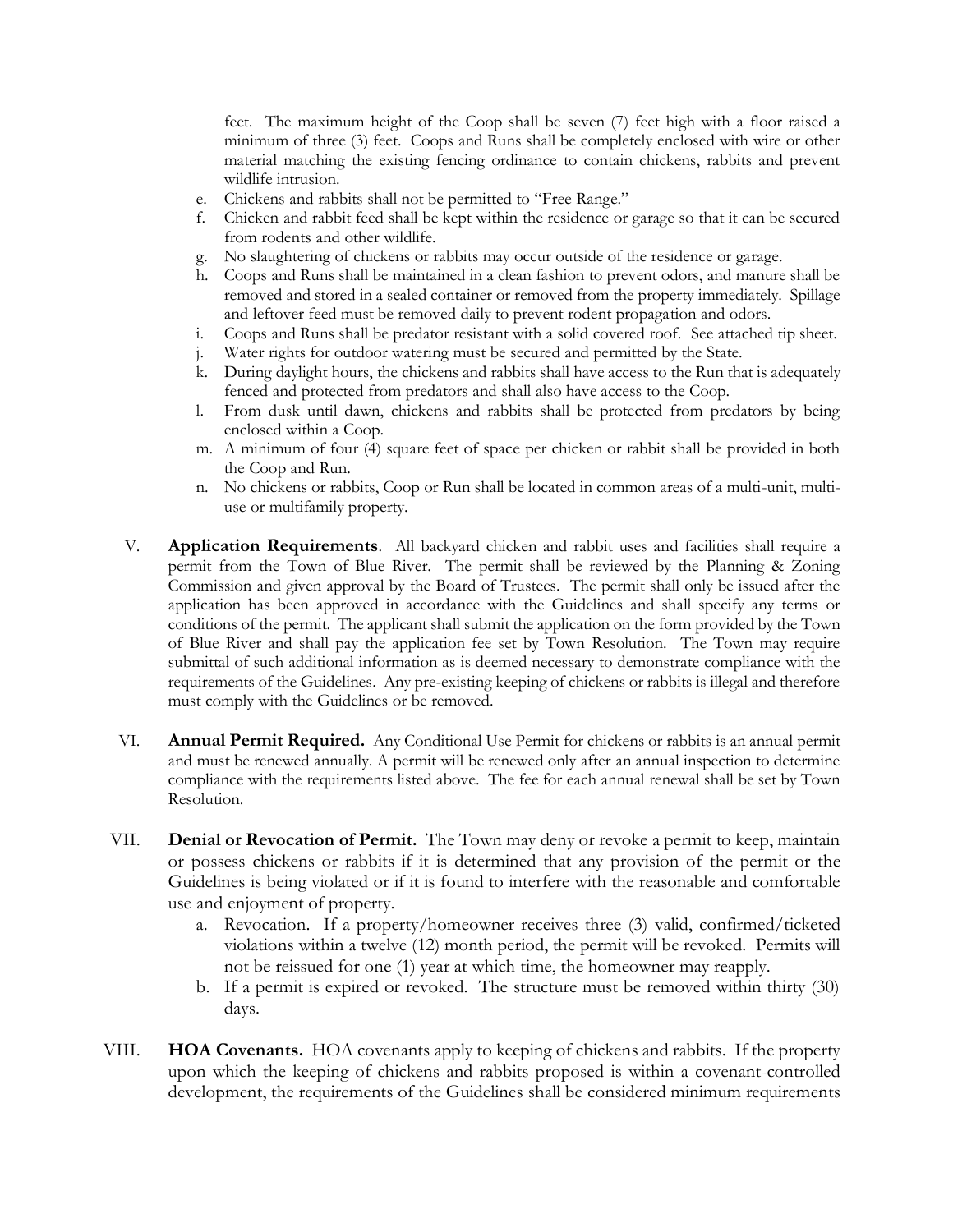and shall not limit the rights of any homeowner's association or similar covenant-based property owner's association to lawfully adopt and enforce more stringent covenants standards, including outright prohibition of chickens or rabbits on any property within the authority of such association. Nothing herein, including the issuance of a permit by the Town, shall allow the keeping of chickens and rabbits where private covenants prohibit it. Written authorization by the HOA must be provided before issuance of a permit by the Town.

\*\*I have read the above referenced Guidelines and agree to all terms and conditions thereof as a condition to this application.

\_\_\_\_\_\_\_\_\_\_\_\_\_\_\_\_\_\_\_\_\_\_\_\_\_\_\_\_\_\_\_\_\_\_\_\_\_\_\_\_\_ \_\_\_\_\_\_\_\_\_\_\_\_\_\_\_\_\_\_\_\_\_\_\_\_\_\_ Name (Signed/Printed) Date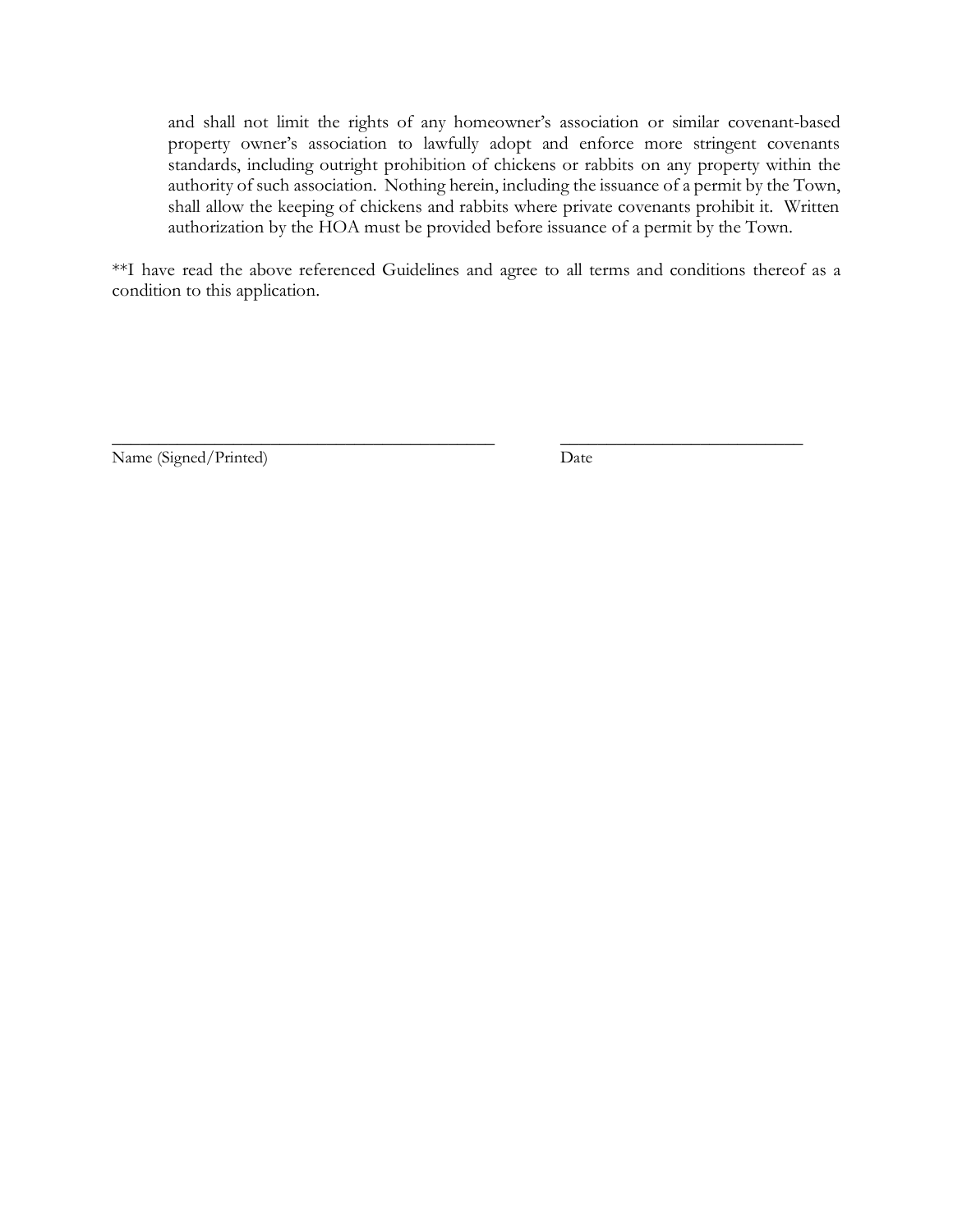#### **Documents required for this submittal:**

For fences/coops –

- **Survey**
- **Plot plan**
- **Fence Design**
- **Coop design**
- **Conditional Use Permit Application**
- **Notification of application to be sent to neighboring properties within 300' of proposed fence. \*Copies of certified letter receipts.**
- **Payment of a \$50 Application Fee for Planning & Zoning Approval.**
- **Once approved, the annual permitting for chickens/rabbits is \$25 subject to an annual inspection.**
- **Conditional Use Permit may be revoked for more than three (3) valid and confirmed/ticketed violations in a 12 month period.**

\_\_\_\_\_\_\_\_\_\_\_\_\_\_\_\_\_\_\_\_\_\_\_\_\_\_\_\_\_\_\_\_\_\_\_\_\_\_\_\_\_\_\_\_\_\_\_\_\_\_\_\_\_\_\_\_\_\_\_\_\_\_\_\_\_\_\_\_\_\_\_\_\_\_\_\_\_\_ \_\_\_\_\_\_\_\_\_\_\_\_\_\_\_\_\_\_\_\_\_\_\_\_\_\_\_\_\_\_\_\_\_\_\_\_\_\_\_\_\_\_\_\_\_\_\_\_\_\_\_\_\_\_\_\_\_\_\_\_\_\_\_\_\_\_\_\_\_\_\_\_\_\_\_\_\_\_ \_\_\_\_\_\_\_\_\_\_\_\_\_\_\_\_\_\_\_\_\_\_\_\_\_\_\_\_\_\_\_\_\_\_\_\_\_\_\_\_\_\_\_\_\_\_\_\_\_\_\_\_\_\_\_\_\_\_\_\_\_\_\_\_\_\_\_\_\_\_\_\_\_\_\_\_\_\_

Description of project and materials/colors to be used for fence and coop:

*Fencing and coop must meet current Architectural Guidelines.*

I have read the above and agree to comply:

 $\frac{1}{2}$  ,  $\frac{1}{2}$  ,  $\frac{1}{2}$  ,  $\frac{1}{2}$  ,  $\frac{1}{2}$  ,  $\frac{1}{2}$  ,  $\frac{1}{2}$  ,  $\frac{1}{2}$  ,  $\frac{1}{2}$  ,  $\frac{1}{2}$  ,  $\frac{1}{2}$  ,  $\frac{1}{2}$  ,  $\frac{1}{2}$  ,  $\frac{1}{2}$  ,  $\frac{1}{2}$  ,  $\frac{1}{2}$  ,  $\frac{1}{2}$  ,  $\frac{1}{2}$  ,  $\frac{1$  $\overline{\phantom{a}}$  , where  $\overline{\phantom{a}}$  , where  $\overline{\phantom{a}}$  , where  $\overline{\phantom{a}}$ 

Applicant Signature Date

## **Fencing Guidelines:**

 $\overline{\phantom{a}}$  , where  $\overline{\phantom{a}}$  , where  $\overline{\phantom{a}}$ 

- A. **Purpose of a Fence:** The purpose of a fence or enclosure is to restrain animals.
- B. **Style:** Aesthetically, the fence or enclosure should be of a style that will complement the architecture of the neighborhood and generally blend with the natural surroundings as much as possible. Fences or enclosures shall be constructed of natural materials. The typical **galvanized chain link or wire fence will not be approved**. Anodized or colored wire or chain link shall be used only as secondary materials and must be concealed by the primary material.
- C. **Location:** Fences or enclosures shall be erected away from property lines, within the building envelope and town roads and be located on the premises to be as unobtrusive as possible. They must meet all setbacks for the property. They must blend with the home and surroundings and be adjacent to or attached to the home.
- D. **Height and Design:** Fences or enclosures shall not enclose more than four hundred (400) square feet, and no fence shall be more than thirty five feet (35') on any side. Fences and enclosures shall not be more than five feet (5') high. Such fences and enclosures should have an open, low mass look, such as the look of a split rail fence.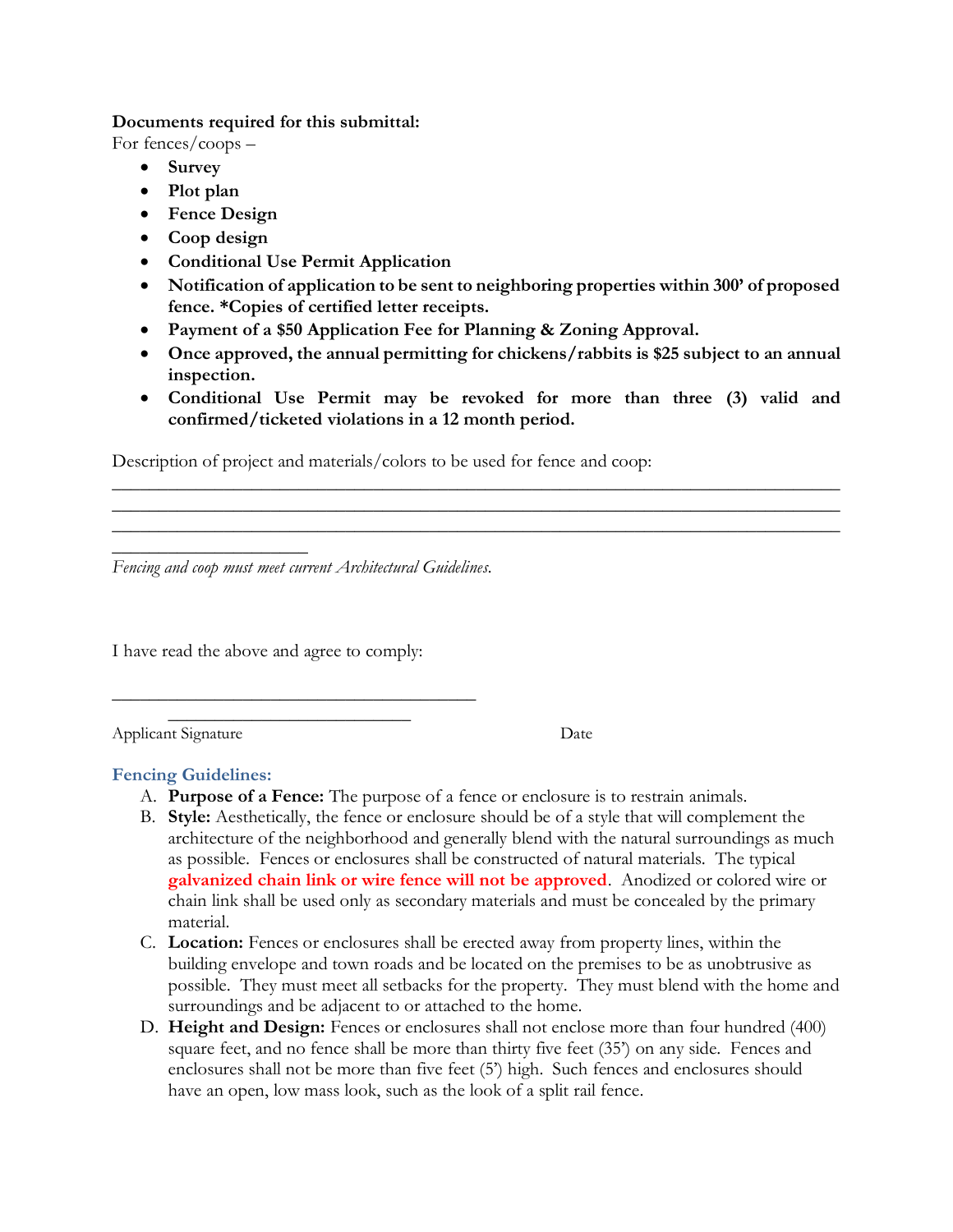**Material/color samples are required. Any change or addition to the fence will result in fines or revocation of permit.**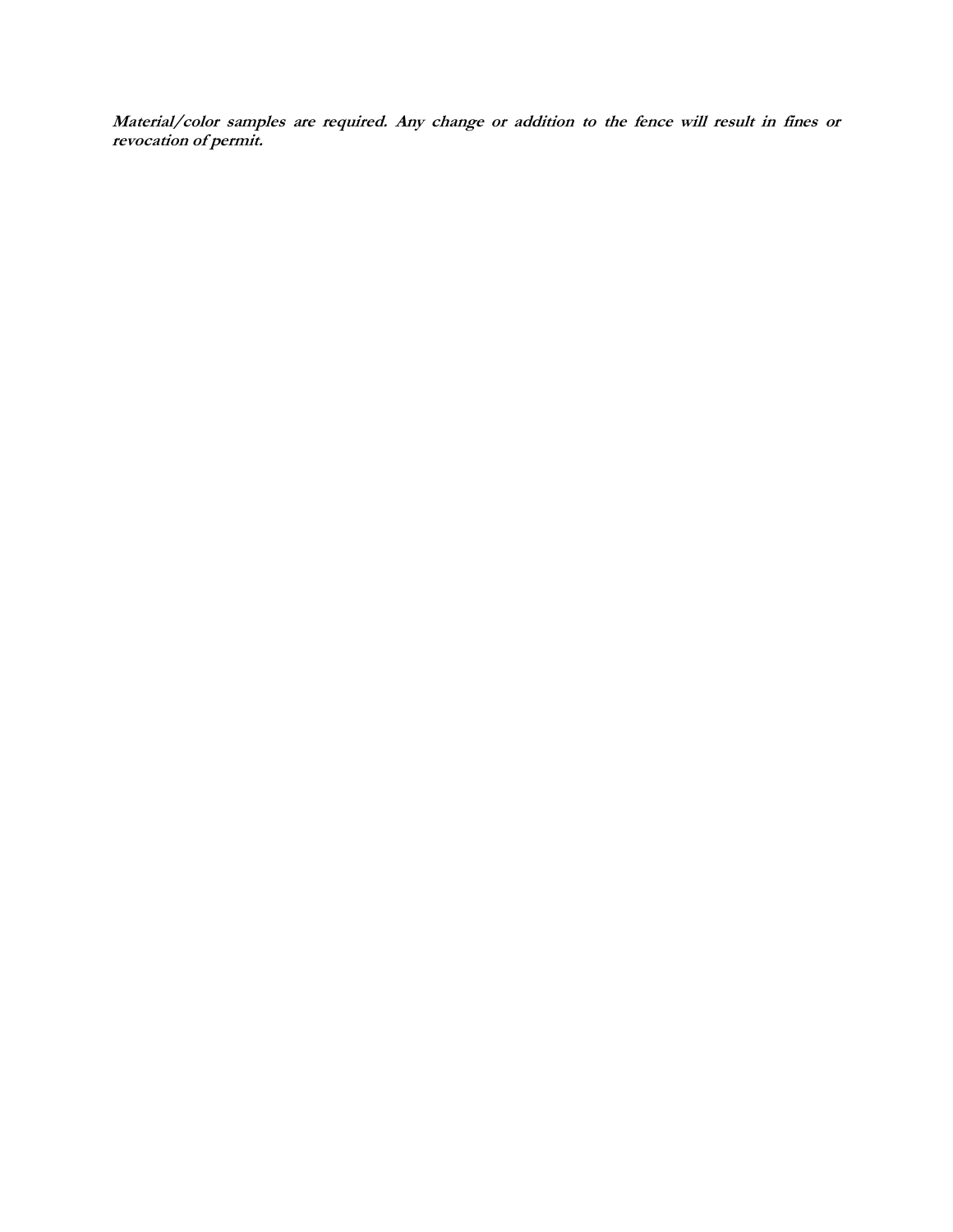# **Conditional Use Permit Application**

\_\_\_\_\_\_\_\_\_\_\_\_\_\_\_\_\_\_\_\_\_\_\_\_\_\_\_\_\_\_\_\_\_\_\_\_\_\_\_\_\_\_\_\_\_\_\_\_\_\_\_\_\_\_\_\_\_\_\_\_\_\_\_\_\_\_\_\_\_\_\_\_\_\_\_\_\_\_ \_\_\_\_\_\_\_\_\_\_\_\_\_\_\_\_\_\_\_\_\_\_\_\_\_\_\_\_\_\_\_\_\_\_\_\_\_\_\_\_\_\_\_\_\_\_\_\_\_\_\_\_\_\_\_\_\_\_\_\_\_\_\_\_\_\_\_\_\_\_\_\_\_\_\_\_\_\_

\_\_\_\_\_\_\_\_\_\_\_\_\_\_\_\_\_\_\_\_\_\_\_\_\_\_\_\_\_\_\_\_\_\_\_\_\_\_\_\_\_\_\_\_\_\_\_\_\_\_\_\_\_\_\_\_\_\_\_\_\_\_\_\_\_\_\_\_\_\_\_\_\_\_\_\_\_\_ \_\_\_\_\_\_\_\_\_\_\_\_\_\_\_\_\_\_\_\_\_\_\_\_\_\_\_\_\_\_\_\_\_\_\_\_\_\_\_\_\_\_\_\_\_\_\_\_\_\_\_\_\_\_\_\_\_\_\_\_\_\_\_\_\_\_\_\_\_\_\_\_\_\_\_\_\_\_ \_\_\_\_\_\_\_\_\_\_\_\_\_\_\_\_\_\_\_\_\_\_\_\_\_\_\_\_\_\_\_\_\_\_\_\_\_\_\_\_\_\_\_\_\_\_\_\_\_\_\_\_\_\_\_\_\_\_\_\_\_\_\_\_\_\_\_\_\_\_\_\_\_\_\_\_\_\_

Conditional Use Being Requested:

Zoning Ordinance to which the conditional use is requested, and specify the nature of the conditional use requested:

State if the conditional use requested meets each of the following six (6) conditions. Please explain for each one:

1. That the granting of the conditional use permit will not authorize a use not permitted by the zoning regulations of the Town:

 $\_$  , and the set of the set of the set of the set of the set of the set of the set of the set of the set of the set of the set of the set of the set of the set of the set of the set of the set of the set of the set of th  $\_$  , and the set of the set of the set of the set of the set of the set of the set of the set of the set of the set of the set of the set of the set of the set of the set of the set of the set of the set of the set of th

 $\_$  , and the set of the set of the set of the set of the set of the set of the set of the set of the set of the set of the set of the set of the set of the set of the set of the set of the set of the set of the set of th  $\_$  , and the set of the set of the set of the set of the set of the set of the set of the set of the set of the set of the set of the set of the set of the set of the set of the set of the set of the set of the set of th

 $\_$  , and the set of the set of the set of the set of the set of the set of the set of the set of the set of the set of the set of the set of the set of the set of the set of the set of the set of the set of the set of th

 $\_$  , and the set of the set of the set of the set of the set of the set of the set of the set of the set of the set of the set of the set of the set of the set of the set of the set of the set of the set of the set of th  $\_$  , and the set of the set of the set of the set of the set of the set of the set of the set of the set of the set of the set of the set of the set of the set of the set of the set of the set of the set of the set of th

\_\_\_\_\_\_\_\_\_\_\_\_\_\_\_\_\_\_\_\_\_\_\_\_\_\_\_\_\_\_\_\_\_\_\_\_\_\_\_\_\_\_\_\_\_\_\_\_\_\_\_\_\_\_\_\_\_\_\_\_\_\_\_\_\_\_\_\_\_\_\_\_

 $\_$  , and the set of the set of the set of the set of the set of the set of the set of the set of the set of the set of the set of the set of the set of the set of the set of the set of the set of the set of the set of th  $\_$  , and the set of the set of the set of the set of the set of the set of the set of the set of the set of the set of the set of the set of the set of the set of the set of the set of the set of the set of the set of th

- 2. That the granting of the conditional use permit will not constitute a grant of special privilege inconsistent with the limitation on other properties having the same classification in the same zone district:
- 3. That the granting of the conditional use permit will not be detrimental to the public health, safety or welfare, materially injurious to properties or improvements in the vicinity, or prevent the proper access of light and air to adjacent properties:
- $\_$  , and the set of the set of the set of the set of the set of the set of the set of the set of the set of the set of the set of the set of the set of the set of the set of the set of the set of the set of the set of th 4. That the strict, literal interpretation and enforcement of the specified regulation would result in unnecessary hardship inconsistent with the objectives of the Title:
- 5. That the circumstances found to create a hardship were not created by the owner, and are not due to, or the result of, general conditions in the zone district and cannot reasonably be corrected:
- $\_$  , and the set of the set of the set of the set of the set of the set of the set of the set of the set of the set of the set of the set of the set of the set of the set of the set of the set of the set of the set of th 6. That the conditional use permit would not be out of harmony with the intent and purpose of the zoning code:

### NO CONDITIONAL USE PERMIT AUTHORIZING A CHANGE IN THE PERMITTED USE OF THE PROPERTY SHALL BE GRANTED.

The following documents are submitted herewith for the Commission's information and review:  $1.$